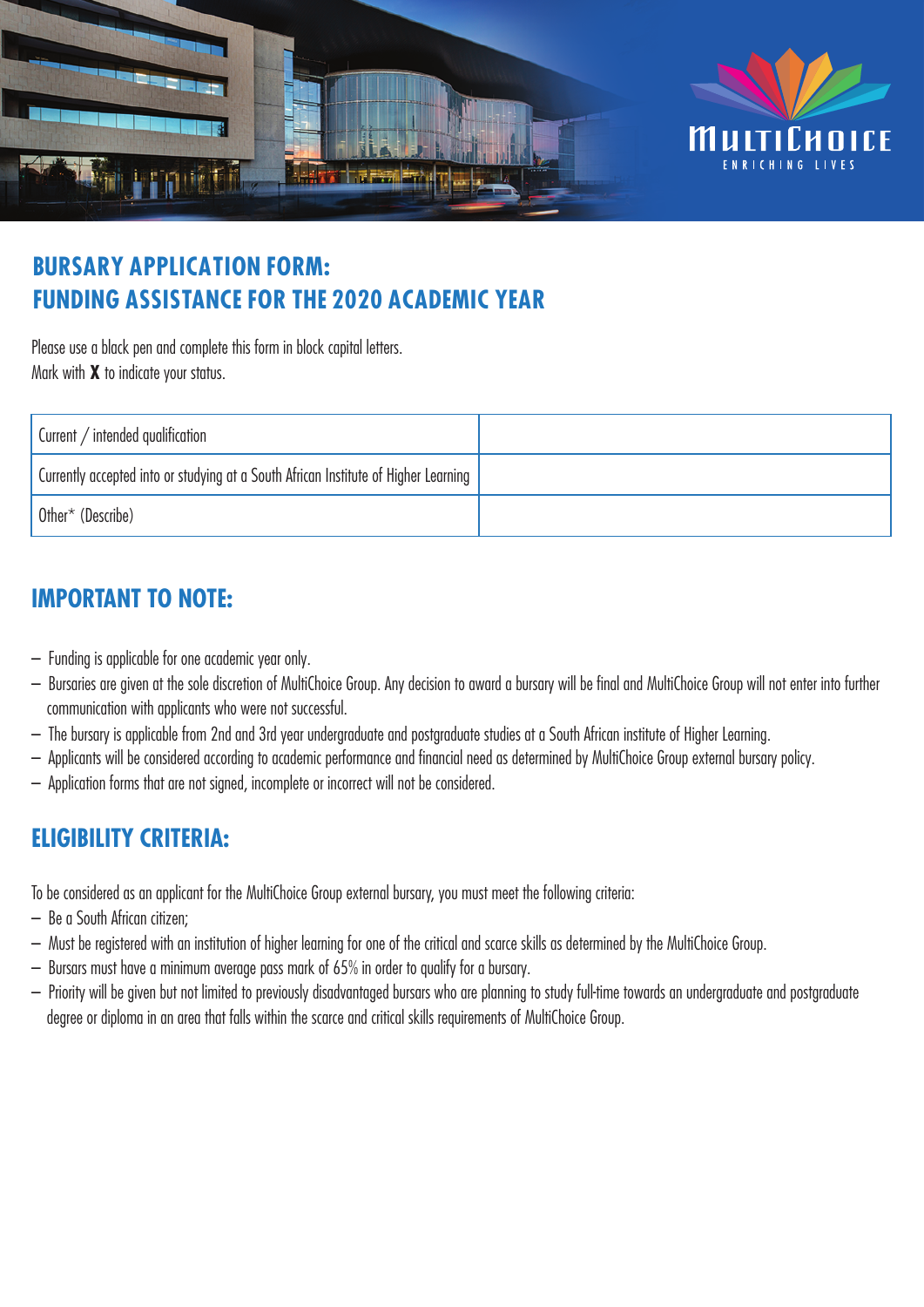### **SECTION 1 - PERSONAL DETAILS OF APPLICANT** (Please complete this form in block capital letters)

| Gender<br>Female<br>Male                                                         |                                                                                                                                                                                                                                      |
|----------------------------------------------------------------------------------|--------------------------------------------------------------------------------------------------------------------------------------------------------------------------------------------------------------------------------------|
| African<br>Race<br>Indian                                                        | Coloured<br>White                                                                                                                                                                                                                    |
| Address whilst studying                                                          |                                                                                                                                                                                                                                      |
|                                                                                  |                                                                                                                                                                                                                                      |
|                                                                                  |                                                                                                                                                                                                                                      |
|                                                                                  |                                                                                                                                                                                                                                      |
|                                                                                  | Cell number <b>contract the contract of the contract of the contract of the contract of the contract of the contract of the contract of the contract of the contract of the contract of the contract of the contract of the cont</b> |
| Disability? Yes<br>No                                                            |                                                                                                                                                                                                                                      |
| If 'Yes', describe the nature of the disability: _______________________________ |                                                                                                                                                                                                                                      |
| Have you ever been found guilty of a criminal offence?<br>Yes                    | No                                                                                                                                                                                                                                   |
| If 'Yes', please specify the date and nature of the offence:                     |                                                                                                                                                                                                                                      |

# **SECTION 2 - PARENT/GUARDIAN INFORMATION**

|                           | PARENT / GUARDIAN 1 |                           | PARENT / GUARDIAN 2 |  |
|---------------------------|---------------------|---------------------------|---------------------|--|
| Name                      |                     | Name                      |                     |  |
| Surname                   |                     | Surname                   |                     |  |
| ID number                 |                     | <b>ID</b> number          |                     |  |
| Cell number               |                     | Cell number               |                     |  |
| Work number               |                     | Work number               |                     |  |
| Home number               |                     | Home number               |                     |  |
| Email address             |                     | Email address             |                     |  |
| Home address              |                     | Home address              |                     |  |
| Job title                 |                     | Job title                 |                     |  |
| Employer                  |                     | Employer                  |                     |  |
| Relationship to applicant |                     | Relationship to applicant |                     |  |

# **SECTION 3 - TERTIARY INSTITUTION INFORMATION**

| Major subjects for degree_ |
|----------------------------|
|                            |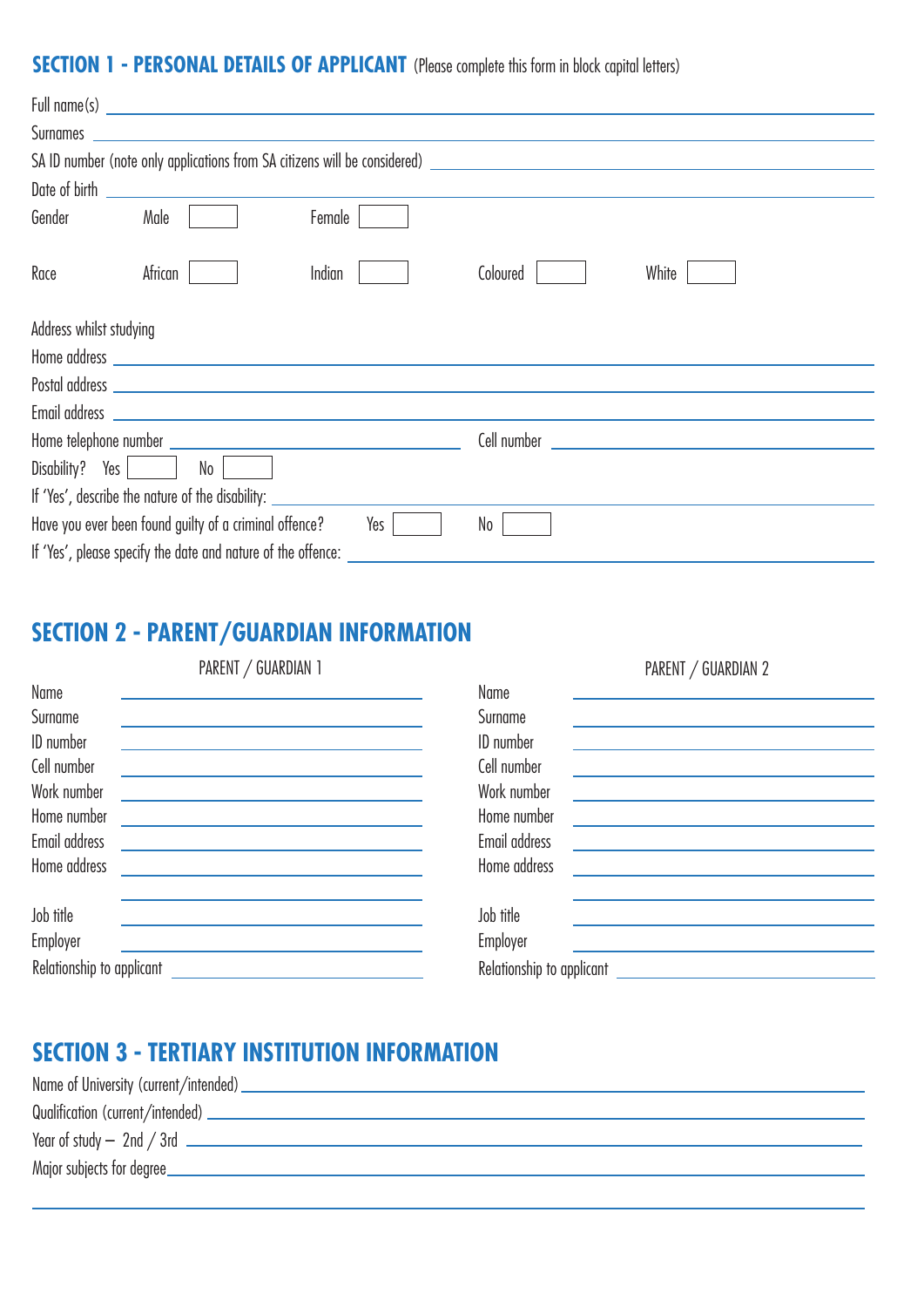# **LATEST ACADEMIC RESULTS:**

| Module                                                                                                                                                                                                                                                                   | Results |
|--------------------------------------------------------------------------------------------------------------------------------------------------------------------------------------------------------------------------------------------------------------------------|---------|
|                                                                                                                                                                                                                                                                          |         |
|                                                                                                                                                                                                                                                                          |         |
|                                                                                                                                                                                                                                                                          |         |
|                                                                                                                                                                                                                                                                          |         |
|                                                                                                                                                                                                                                                                          |         |
| Where did you hear about the MultiChoice Group Bursary?                                                                                                                                                                                                                  |         |
| Have you applied for any other bursary? Yes<br>No                                                                                                                                                                                                                        |         |
| If yes, specify the name of the company                                                                                                                                                                                                                                  |         |
| Was your application successful?<br><u> The Communication of the Communication of the Communication of the Communication of the Communication of the Communication of the Communication of the Communication of the Communication of the Communication of the Commun</u> |         |
|                                                                                                                                                                                                                                                                          |         |
|                                                                                                                                                                                                                                                                          |         |
| Are you contracted to work for another sponsoring company after completing your studies?                                                                                                                                                                                 |         |

### **SECTION 4 – DETAILS ABOUT PARENT(S) / GUARDIAN(S) INCOME & HOUSEHOLD EXPENSES**  (Please attach payslip/s)

PARENT / GUARDIAN 1

#### **Income**

| Gross Monthly Income (Income before tax and UIF) $\boxed{\mathbf{R}}$ |             |
|-----------------------------------------------------------------------|-------------|
| <b>Less:</b> Monthly Income tax and UIF                               | $\mathbf R$ |
| Other income                                                          | $\mathbf R$ |
| Description                                                           |             |
| Other Income                                                          | R           |
| Description                                                           |             |
| Total Income after Tax and UIF $R$                                    |             |
| PARENT / GUARDIAN 2<br><b>Income</b>                                  |             |
| Gross Monthly Income (Income before tax and UIF) $\boxed{\mathbf{R}}$ |             |
| Less: Monthly Income tax and UIF [                                    | $\mathbf R$ |
| Other income                                                          | ${\bf R}$   |
| Description                                                           |             |
| Other Income                                                          | $\mathbf R$ |
| Description                                                           |             |
| <b>Total Income after Tax and UIF</b>                                 | R           |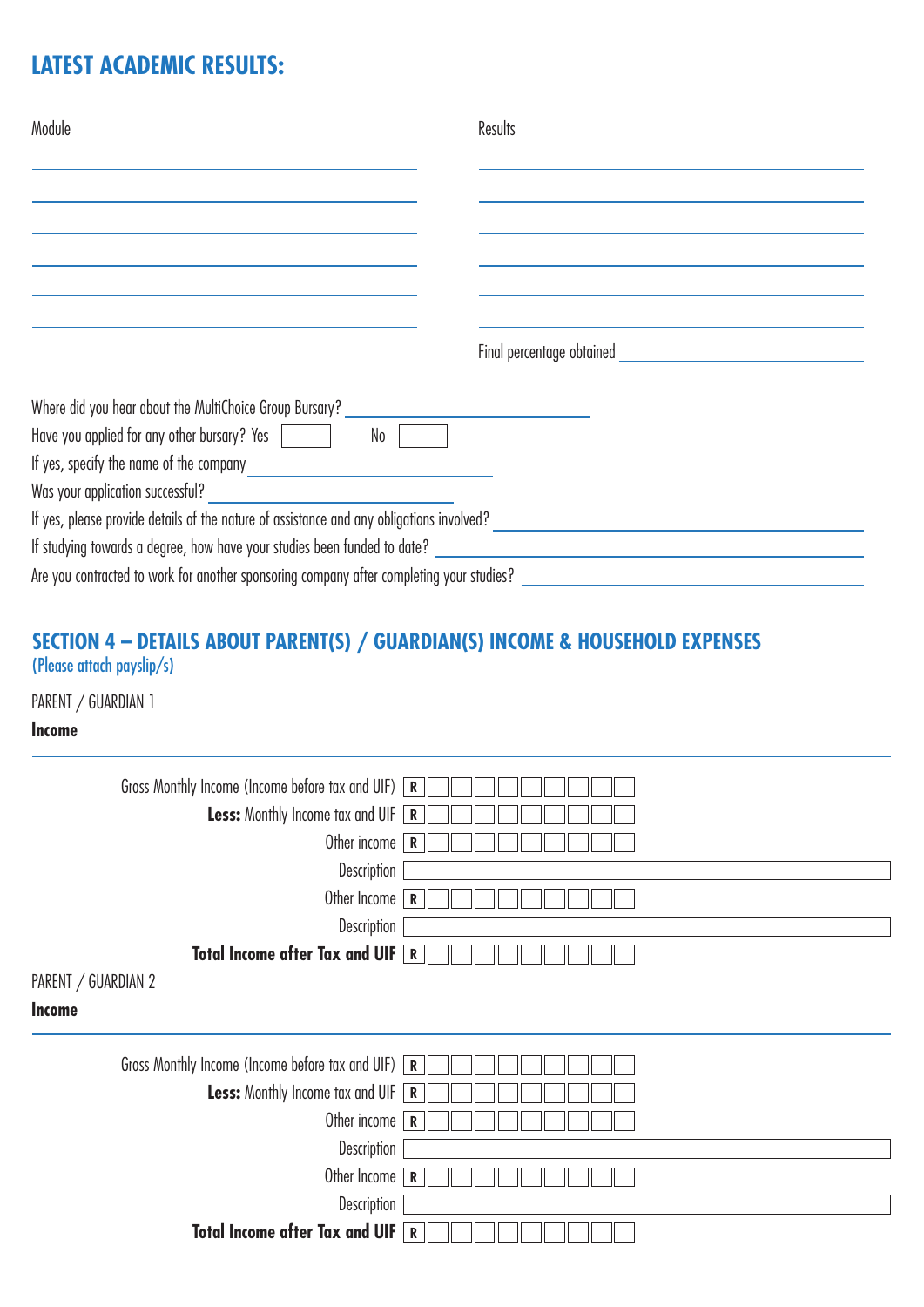### **SECTION 4 – DETAILS ABOUT PARENT(S) / GUARDIAN(S) INCOME & HOUSEHOLD EXPENSES**

(Please attach payslip/s)

#### **Total Household Expenses Details**



Other dependants supported by parent/s or guardian: (Please provide proof, for example: birth certificate)

| <b>Full name</b> | Relationship | Age | Income type | Income $p/m$ |
|------------------|--------------|-----|-------------|--------------|
|                  |              |     |             |              |
|                  |              |     |             |              |
|                  |              |     |             |              |
|                  |              |     |             |              |

### **SECTION 5 – RELATIONSHIP WITH MULTICHOICE**

| Do you or any of your family members currently have a relationship (eg. client / employee) with MultiChoice Group? Yes |  |  | No |
|------------------------------------------------------------------------------------------------------------------------|--|--|----|
|------------------------------------------------------------------------------------------------------------------------|--|--|----|

Please specify: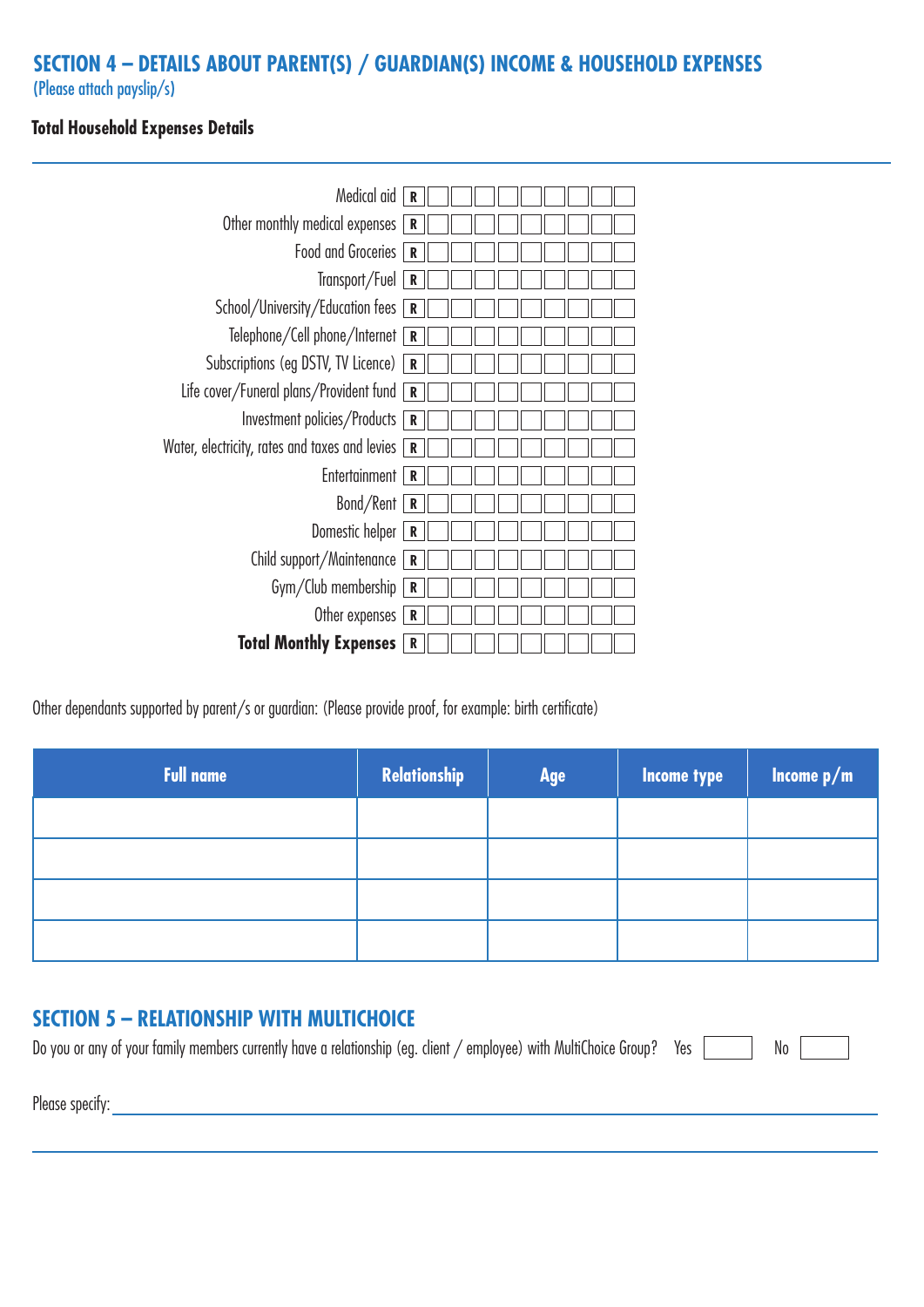### **SECTION 6 – MOTIVATION**

1. Please explain why and how your current studies are relavant to MultiChoice Group context.

2. Explain why would you be the ideal MultiChoice Group Brand Ambassador as an external bursary holder.